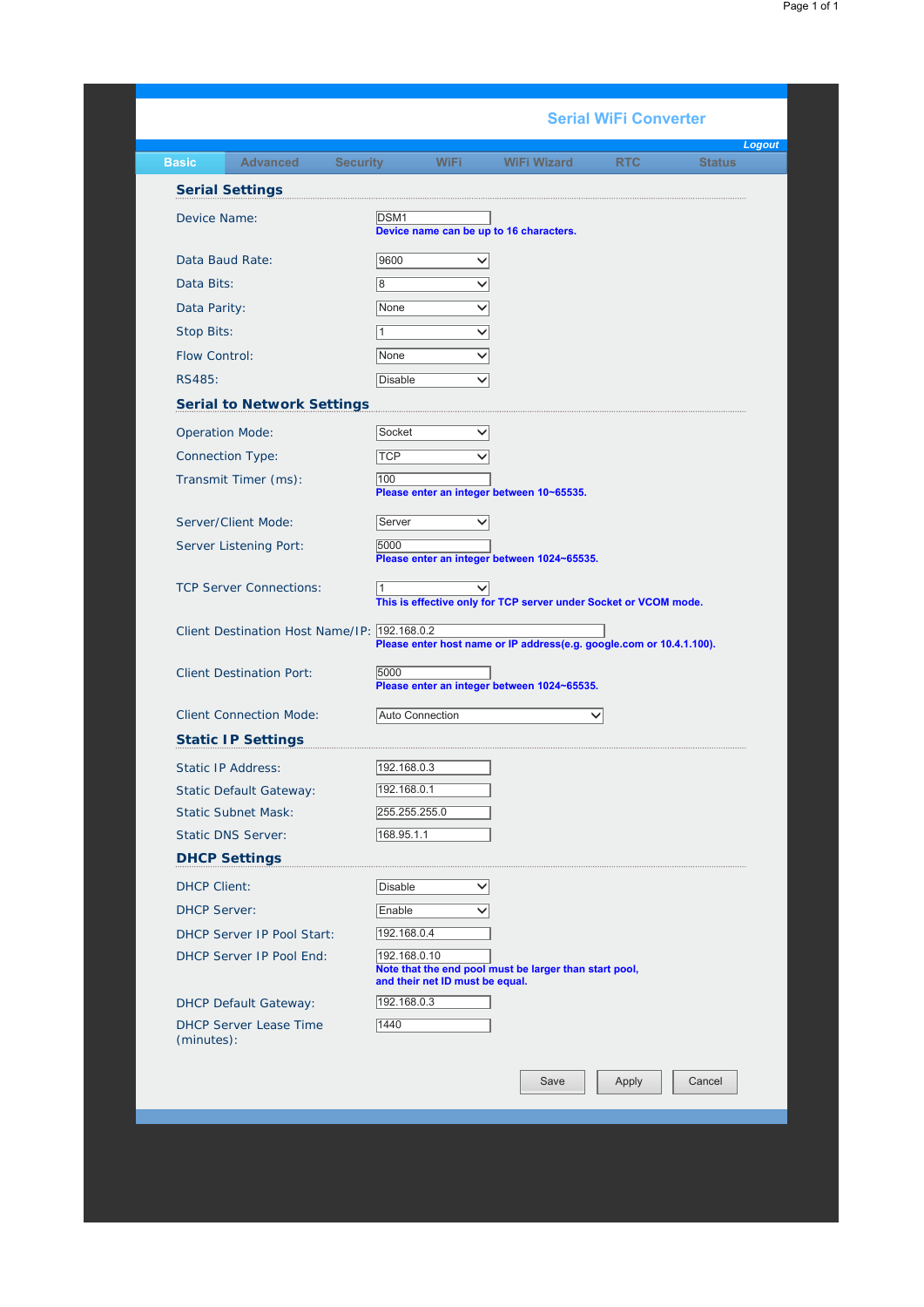| <b>Firmware Upgrade</b>                          |                                                                      |         |
|--------------------------------------------------|----------------------------------------------------------------------|---------|
| Image path:                                      | Browse<br>Please specify the image file path for firmware upgrade.   |         |
|                                                  |                                                                      | Upgrade |
| <b>E-mail &amp; Auto Warning Report Settings</b> |                                                                      |         |
| <b>SMTP Server Address/IP:</b>                   | asix.com.tw                                                          |         |
|                                                  | Please enter host name or IP address(e.g. google.com or 10.4.1.100). |         |
| Security:                                        | SSL                                                                  |         |
| <b>SMTP Server Port:</b>                         | 465                                                                  |         |
| From E-mail Address:                             | ds@asix.com.tw                                                       |         |
| To E-mail Address 1:                             | to1@asix.com.tw                                                      |         |
| To E-mail Address 2:<br>To E-mail Address 3:     | to2@asix.com.tw<br>to3@asix.com.tw                                   |         |
| Cold Start:                                      | <b>Disable</b>                                                       |         |
| <b>Authentication Failure:</b>                   | <b>Disable</b>                                                       |         |
|                                                  | <b>Disable</b>                                                       |         |
| Local IP Address Changed:                        | $\checkmark$                                                         |         |
| Password Changed:                                | <b>Disable</b><br>$\checkmark$                                       |         |
|                                                  | Save<br>Apply                                                        | Cancel  |
| <b>MODBUS Settings</b>                           |                                                                      |         |
| <b>Transfer Mode:</b>                            | <b>Transparent TCP</b><br>$\checkmark$                               |         |
| Server Port:                                     | 502                                                                  |         |
| Response Timeout:                                | 3000                                                                 |         |
|                                                  | Available range: 10~65000ms.                                         |         |
| Inter-Frame Delay:                               | $\sqrt{10}$<br>Available range: 10~500ms.                            |         |
| Inter-Character Delay:                           | $\sqrt{10}$                                                          |         |
|                                                  | Available range: 10~500ms.                                           |         |
|                                                  | Save<br>Apply                                                        | Cancel  |
| <b>Network Backup Setting</b>                    |                                                                      |         |
| Backup Mode:                                     | Force Wifi<br>$\checkmark$                                           |         |
|                                                  | Save<br>Apply                                                        | Cancel  |
|                                                  |                                                                      |         |
| <b>Restore Default and System Reboot</b>         |                                                                      |         |
|                                                  | Restore_Default                                                      | Reboot  |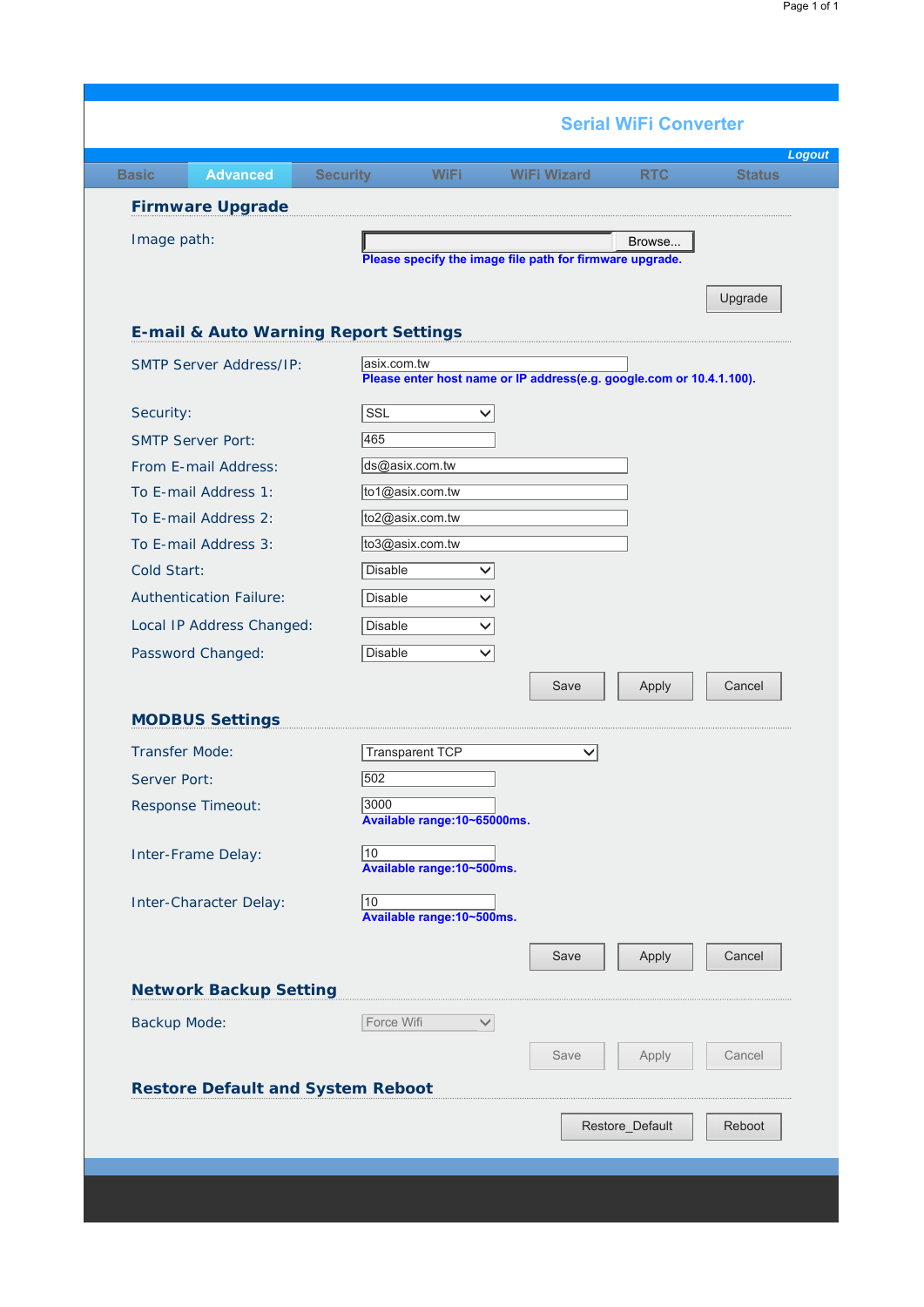|                                                    | <b>Serial WiFi Converter</b>                              |        |
|----------------------------------------------------|-----------------------------------------------------------|--------|
| Security                                           |                                                           | Logout |
| <b>Change Username Setting</b>                     |                                                           |        |
| New Username:                                      | Apply                                                     | Cancel |
| <b>Change Password Setting</b>                     |                                                           |        |
| Old Password:                                      |                                                           |        |
| New Password:                                      |                                                           |        |
| Confirm Password:                                  |                                                           |        |
|                                                    | Apply                                                     | Cancel |
| <b>Change SMTP Username &amp; Password Setting</b> |                                                           |        |
|                                                    |                                                           |        |
| Username:<br>Password:                             |                                                           |        |
|                                                    |                                                           |        |
|                                                    | Apply<br>Save                                             | Cancel |
| <b>Google Nest Setting</b>                         |                                                           |        |
| Server URL/HostName:                               | Please enter firebase id(e.g. xxx.firebaseio.com).        |        |
|                                                    |                                                           |        |
|                                                    | Save<br>Apply                                             | Cancel |
| <b>Bluemix Setting</b>                             |                                                           |        |
| Server HostName:                                   |                                                           |        |
| Username:                                          |                                                           |        |
| Password:                                          |                                                           |        |
| Organization ID:                                   | Length must be 6 bytes.                                   |        |
| Type ID:                                           | Length must be 5 bytes.                                   |        |
| Device ID:                                         | Length must be 11 bytes.                                  |        |
| <b>API Version:</b>                                | Length should be less than or equal to 12 bytes.          |        |
|                                                    |                                                           |        |
| API Key:                                           | Length should be less than or equal to be 32 bytes.       |        |
| API Token:                                         |                                                           |        |
|                                                    | Length should be less than or equal to be 32 bytes.       |        |
|                                                    | Save<br>Apply                                             | Cancel |
| <b>Azure Setting</b>                               |                                                           |        |
| Server HostName:                                   |                                                           |        |
| HUB name:                                          |                                                           |        |
| Device ID:                                         |                                                           |        |
|                                                    | Length must be 11 bytes, where is serial number.          |        |
| Device Keys:                                       |                                                           |        |
| Expire Time:                                       | Length must be 10 bytes, where is timestamp in UNIX form. |        |
|                                                    |                                                           |        |
|                                                    | Save<br>Apply                                             | Cancel |
|                                                    |                                                           |        |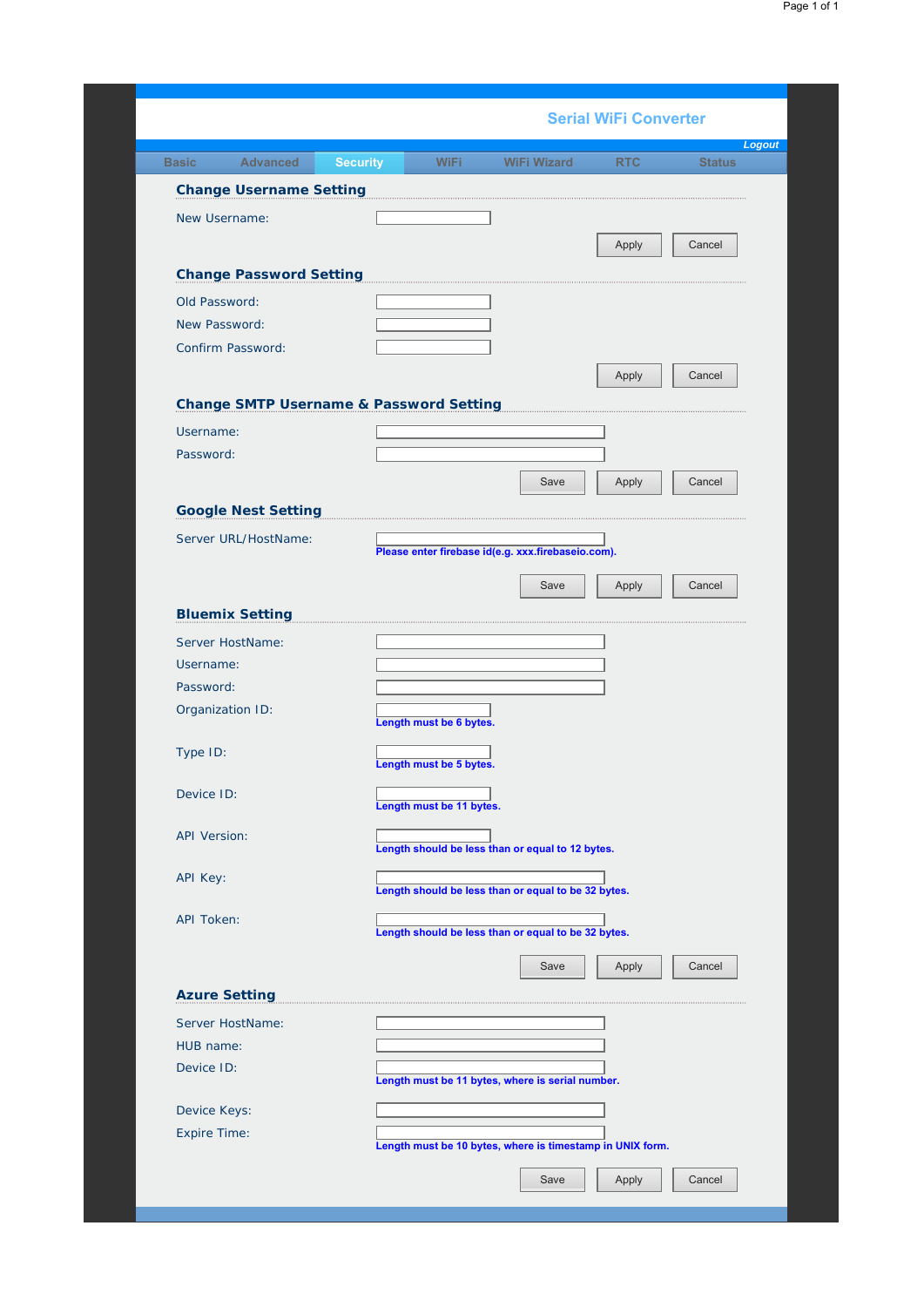| Page 1 of 1 |  |  |
|-------------|--|--|
|             |  |  |

|                                         | <b>Serial WiFi Converter</b>                                               |
|-----------------------------------------|----------------------------------------------------------------------------|
|                                         | Logout<br>WiFi<br>UR                                                       |
| <b>System Settings</b>                  |                                                                            |
| Network Mode:                           | AP<br>$\checkmark$                                                         |
| AP Channel:                             | 11<br>$\checkmark$                                                         |
| Service Area Name/SSID:                 | Serial2WiFi_03_fe<br>Hide SSID: $\square$                                  |
| Security Mode:                          | Open<br>$\checkmark$                                                       |
| <b>WEP Encryption Key Settings</b>      |                                                                            |
| Key Length:                             | 64 bits<br>$\checkmark$                                                    |
| Key Index Select:                       | Key Index 0<br>$\checkmark$                                                |
| Key Index 0:                            | $\sqrt{12345}$                                                             |
| Key Index 1:                            | 67890                                                                      |
| Key Index 2:                            | 54321                                                                      |
| Key Index 3:                            | 09876<br>Please enter 5 ASCII codes or 10-digit hex for 64-bit key length. |
| <b>AES/TKIP Encryption Key Settings</b> |                                                                            |
| AES/TKIP Passphrase:                    | 12345678                                                                   |
|                                         | Please enter a string between 8~63 digits in length.                       |
|                                         |                                                                            |
|                                         | Save<br>Cancel                                                             |
|                                         | Apply                                                                      |
|                                         |                                                                            |
|                                         |                                                                            |
|                                         |                                                                            |
|                                         |                                                                            |
|                                         |                                                                            |
|                                         |                                                                            |
|                                         |                                                                            |
|                                         |                                                                            |
|                                         |                                                                            |
|                                         |                                                                            |
|                                         |                                                                            |
|                                         |                                                                            |
|                                         |                                                                            |
|                                         |                                                                            |
|                                         |                                                                            |
|                                         |                                                                            |
|                                         |                                                                            |
|                                         |                                                                            |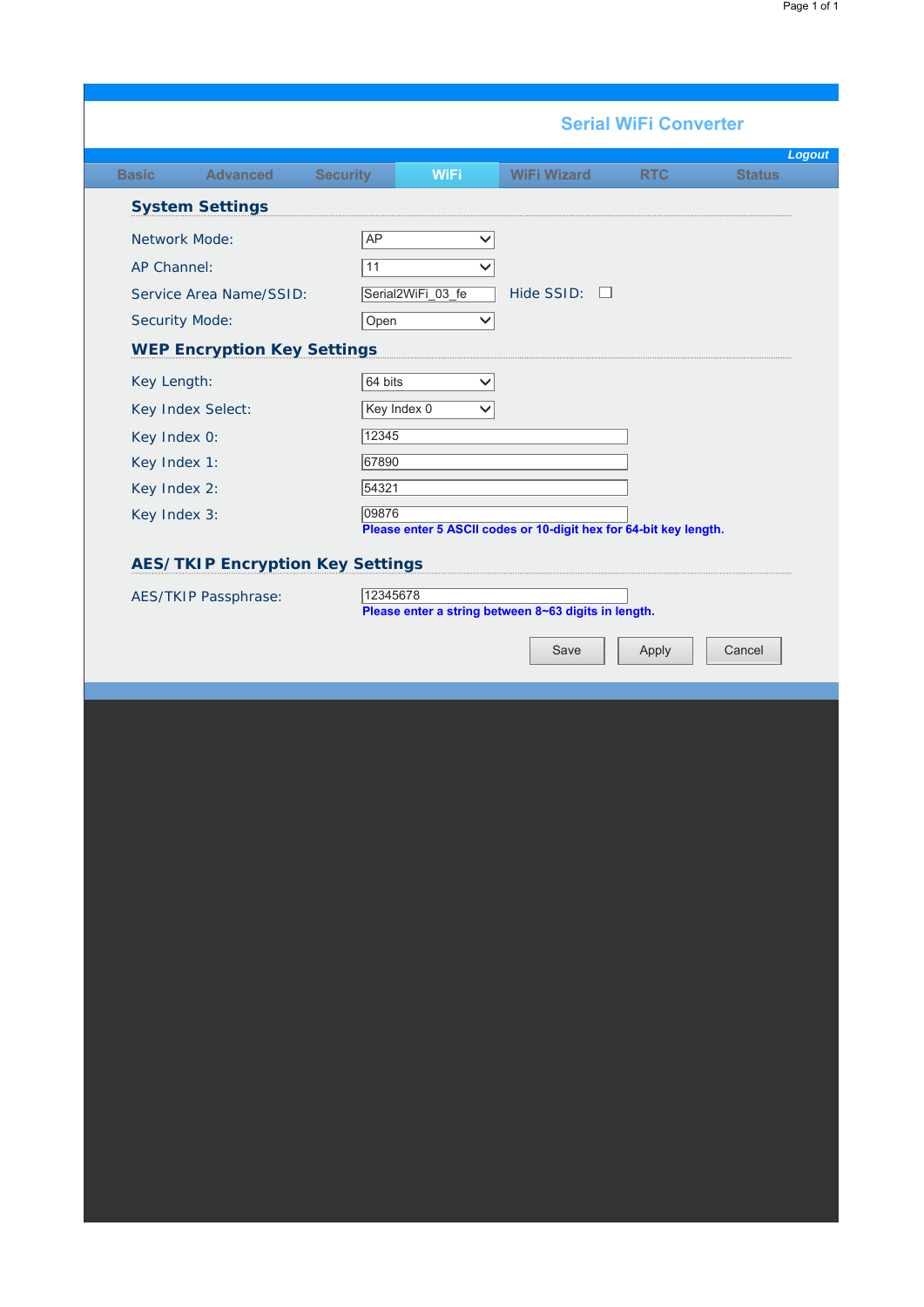| <b>Status</b><br><b>Advanced</b><br>mm<br><b>WiFi Wizard</b><br>Sed<br>RTC<br>553<br>Welcome to the WiFi Setup Wizard<br>Use site survey tool to join a WiFi AP.<br><b>BSSID</b><br>ID.<br><b>SSID</b><br><b>TYPE</b><br>CH<br><b>SIGNAL</b><br><b>SECURITY</b><br><b>SETUP</b><br>ae: f9: 20: 6e: f9: 10<br>Infra<br>$-68$<br>lo.<br>11<br>Open<br>00:0f:15:0c:c8:06<br>CoronaExtra<br>Infra<br>$-86$<br>WPA2 TKIP<br>3<br>1<br>Status: Scanningok<br>Scan<br>Next |  |  |  |  | <b>Serial WiFi Converter</b> |        |
|---------------------------------------------------------------------------------------------------------------------------------------------------------------------------------------------------------------------------------------------------------------------------------------------------------------------------------------------------------------------------------------------------------------------------------------------------------------------|--|--|--|--|------------------------------|--------|
|                                                                                                                                                                                                                                                                                                                                                                                                                                                                     |  |  |  |  |                              | Logout |
|                                                                                                                                                                                                                                                                                                                                                                                                                                                                     |  |  |  |  |                              |        |
|                                                                                                                                                                                                                                                                                                                                                                                                                                                                     |  |  |  |  |                              |        |
|                                                                                                                                                                                                                                                                                                                                                                                                                                                                     |  |  |  |  |                              |        |
|                                                                                                                                                                                                                                                                                                                                                                                                                                                                     |  |  |  |  |                              |        |
|                                                                                                                                                                                                                                                                                                                                                                                                                                                                     |  |  |  |  |                              |        |
|                                                                                                                                                                                                                                                                                                                                                                                                                                                                     |  |  |  |  |                              |        |
|                                                                                                                                                                                                                                                                                                                                                                                                                                                                     |  |  |  |  |                              |        |
|                                                                                                                                                                                                                                                                                                                                                                                                                                                                     |  |  |  |  |                              |        |
|                                                                                                                                                                                                                                                                                                                                                                                                                                                                     |  |  |  |  |                              |        |
|                                                                                                                                                                                                                                                                                                                                                                                                                                                                     |  |  |  |  |                              |        |
|                                                                                                                                                                                                                                                                                                                                                                                                                                                                     |  |  |  |  |                              |        |
|                                                                                                                                                                                                                                                                                                                                                                                                                                                                     |  |  |  |  |                              |        |
|                                                                                                                                                                                                                                                                                                                                                                                                                                                                     |  |  |  |  |                              |        |
|                                                                                                                                                                                                                                                                                                                                                                                                                                                                     |  |  |  |  |                              |        |
|                                                                                                                                                                                                                                                                                                                                                                                                                                                                     |  |  |  |  |                              |        |
|                                                                                                                                                                                                                                                                                                                                                                                                                                                                     |  |  |  |  |                              |        |
|                                                                                                                                                                                                                                                                                                                                                                                                                                                                     |  |  |  |  |                              |        |
|                                                                                                                                                                                                                                                                                                                                                                                                                                                                     |  |  |  |  |                              |        |
|                                                                                                                                                                                                                                                                                                                                                                                                                                                                     |  |  |  |  |                              |        |
|                                                                                                                                                                                                                                                                                                                                                                                                                                                                     |  |  |  |  |                              |        |
|                                                                                                                                                                                                                                                                                                                                                                                                                                                                     |  |  |  |  |                              |        |
|                                                                                                                                                                                                                                                                                                                                                                                                                                                                     |  |  |  |  |                              |        |
|                                                                                                                                                                                                                                                                                                                                                                                                                                                                     |  |  |  |  |                              |        |
|                                                                                                                                                                                                                                                                                                                                                                                                                                                                     |  |  |  |  |                              |        |
|                                                                                                                                                                                                                                                                                                                                                                                                                                                                     |  |  |  |  |                              |        |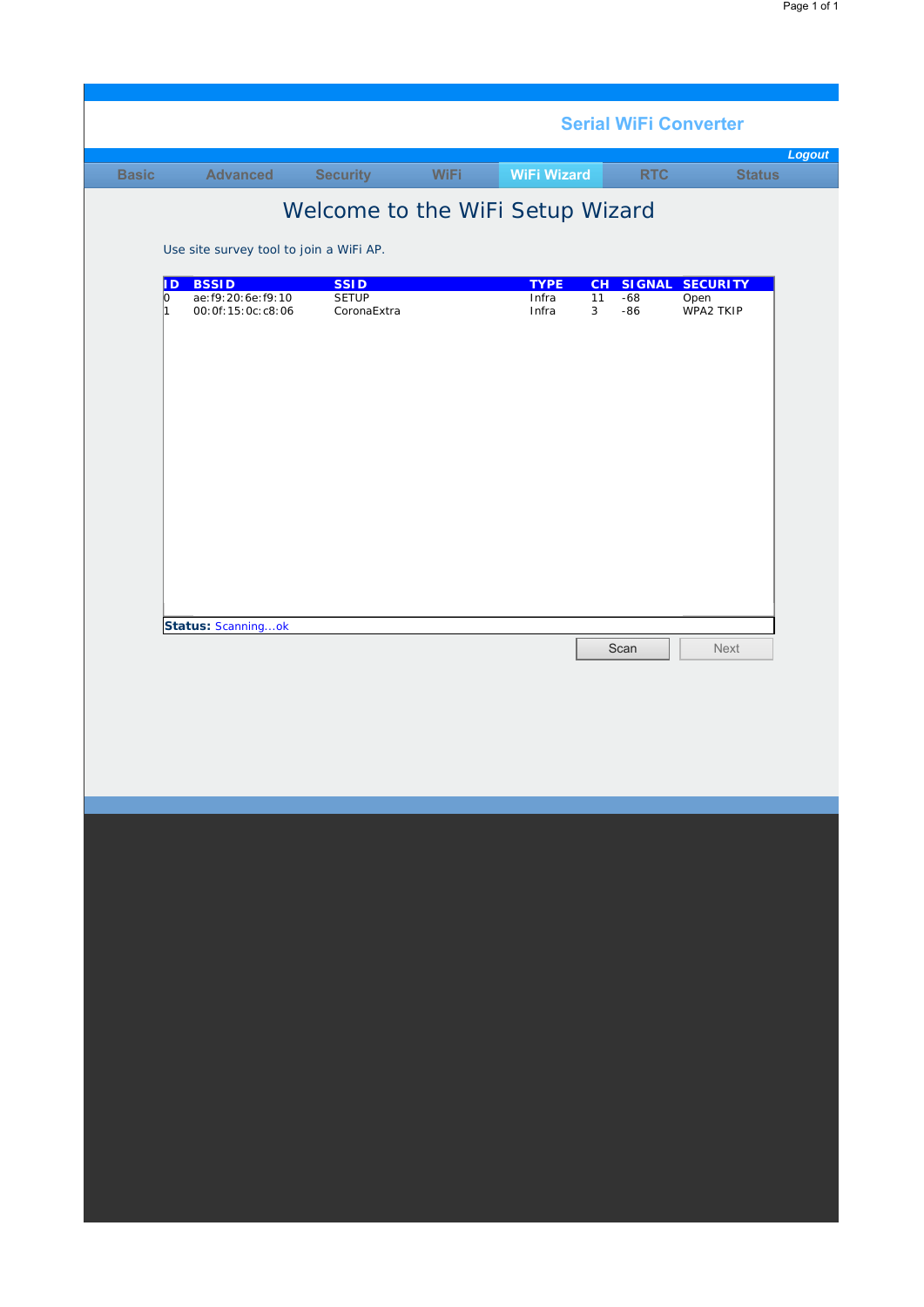|                               | <b>Serial WiFi Converter</b>                                                                                                                  |
|-------------------------------|-----------------------------------------------------------------------------------------------------------------------------------------------|
|                               | Logout<br><b>Status</b><br><b>RTC</b>                                                                                                         |
| <b>RTC Settings</b>           |                                                                                                                                               |
| RTC Time Setup:               | ● Manual ○ NTP Server                                                                                                                         |
| Daylight Saving Time:         | Disable<br>Note that the daylight saving time is supported only in NTP server mode.                                                           |
| <b>Date&amp;Time Settings</b> |                                                                                                                                               |
| Date:                         | $ 0\rangle$<br>10<br>/0<br>Please enter the year between 2000~2099, the month between 1~12,<br>and the date between 1~31.                     |
| Time:                         | $\sqrt{0}$<br>$ 0\rangle$<br>$\sqrt{0}$<br>Please enter the hour between $0$ ~23, the minute between $0$ ~59,<br>and the second between 0~59. |
|                               | Note that the date and time are allowed to modify in manual mode.                                                                             |
| <b>SNTP Client Settings</b>   |                                                                                                                                               |
| Time Zone:                    | GMT+8.0 Hong Kong, Singapore<br>$\checkmark$                                                                                                  |
| NTP Server HostName/IP 1:     | time.stdtime.gov.tw                                                                                                                           |
| NTP Server HostName/IP 2:     | tick.stdtime.gov.tw                                                                                                                           |
| NTP Server HostName/IP 3:     | tock.stdtime.gov.tw                                                                                                                           |
|                               | Save<br>Apply<br>Cancel                                                                                                                       |
|                               |                                                                                                                                               |
|                               |                                                                                                                                               |
|                               |                                                                                                                                               |
|                               |                                                                                                                                               |
|                               |                                                                                                                                               |
|                               |                                                                                                                                               |
|                               |                                                                                                                                               |
|                               |                                                                                                                                               |
|                               |                                                                                                                                               |
|                               |                                                                                                                                               |
|                               |                                                                                                                                               |
|                               |                                                                                                                                               |
|                               |                                                                                                                                               |
|                               |                                                                                                                                               |
|                               |                                                                                                                                               |
|                               |                                                                                                                                               |
|                               |                                                                                                                                               |
|                               |                                                                                                                                               |
|                               |                                                                                                                                               |